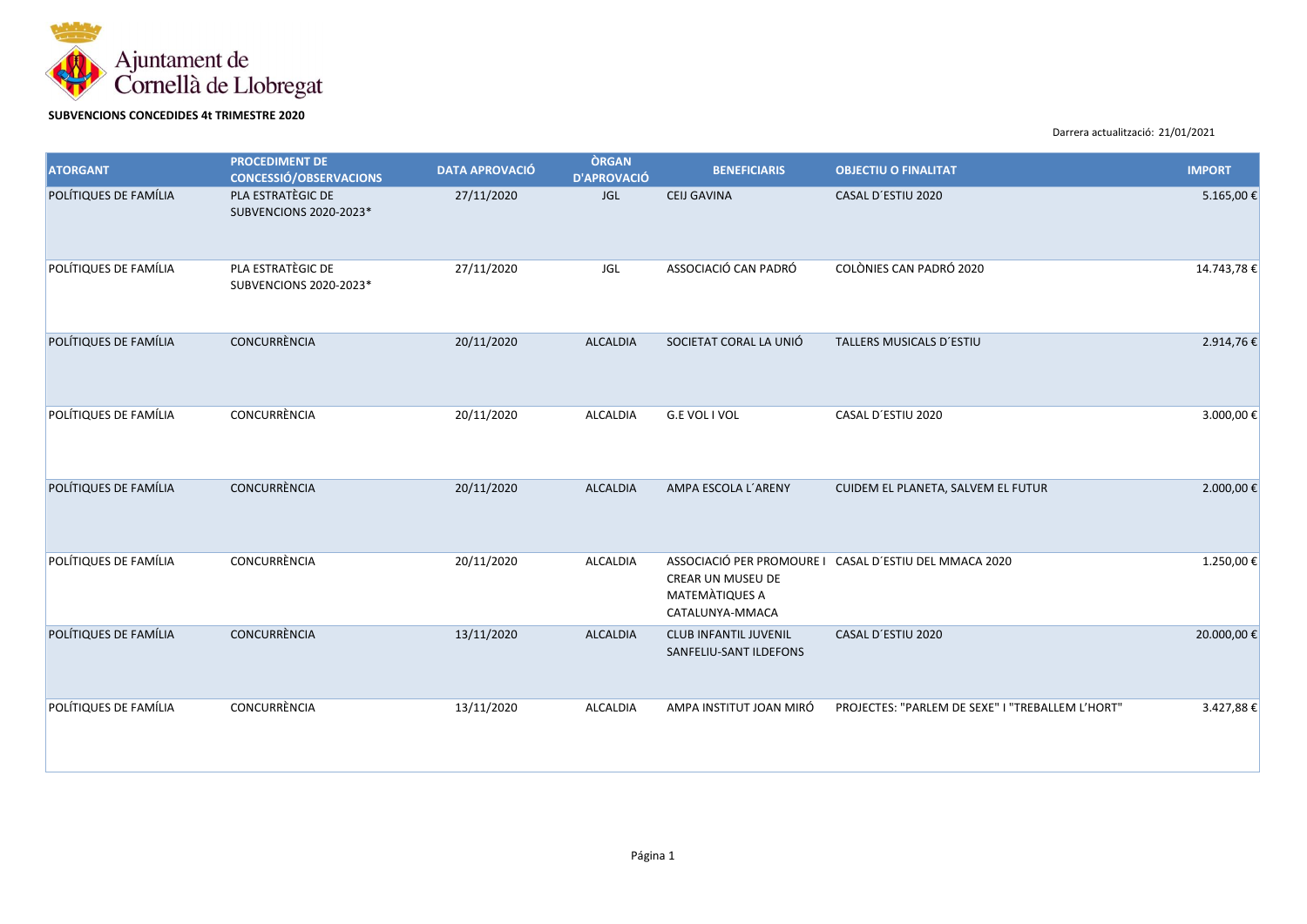| POLÍTIQUES DE FAMÍLIA | CONCURRÈNCIA | 13/11/2020 | <b>ALCALDIA</b> |                                               | AMPA ESCOLA MEDITERRÀNIA PROJECTES: "FESTA DE LA PRIMAVERA 2019-2020" I "EL PATI<br>COM A ESPAI PER JUGAR I APRENDRE"     | 3.225,40€ |
|-----------------------|--------------|------------|-----------------|-----------------------------------------------|---------------------------------------------------------------------------------------------------------------------------|-----------|
| POLÍTIQUES DE FAMÍLIA | CONCURRÈNCIA | 13/11/2020 | ALCALDIA        | AMPA ESCOLA L'ARENY                           | PROJECTES: "ACTIVITATS EN FAMÍLIA I SOCIALITZACIÓ DE<br>LLIBRES" I " MILLOREM ELS NOSTRES PATIS"                          | 3.693,68€ |
| POLÍTIQUES DE FAMÍLIA | CONCURRÈNCIA | 13/11/2020 | <b>ALCALDIA</b> | AMPA ESCOLA ALEXANDRE<br>GALÍ                 | PROJECTES: "FESTES POPULARS, UN ELEMENT DE COHESIÓ<br>SOCIAL 2019-2020" I "LA NOSTRA ESCOLA, DONAR COLOR<br>AL BARRI"     | 3.140,80€ |
| POLÍTIQUES DE FAMÍLIA | CONCURRÈNCIA | 13/11/2020 | ALCALDIA        | AMPA EMEE VIROLAI                             | PROJECTES: "EL PATI VERD+ESPAIS COMUNS ACCESSIBLES<br>PER A TOTHOM" I "ANEM TOTS D'EXCURSIÓ+LA MALETA<br><b>VIATGERA"</b> | 3.256,18€ |
| POLÍTIQUES DE FAMÍLIA | CONCURRÈNCIA | 13/11/2020 | <b>ALCALDIA</b> | AMPA ESCOLA DOLORS<br>ALMEDA                  | PROJECTES: "JUGA A SER TU MATEIX" I "TOTS/TOTES<br>JUGUEM EN UN PATI VERD"                                                | 3.256,18€ |
| POLÍTIQUES DE FAMÍLIA | CONCURRÈNCIA | 13/11/2020 | <b>ALCALDIA</b> | AMPA ESCOLA MARE DE DÉU<br>DE MONTSERRAT      | PROJECTES: "FEM NOSTRA L'ESCOLA MONTSERRAT" I "EL<br>JOC COM A EINA EDUCATIVA"                                            | 2.620,44€ |
| POLÍTIQUES DE FAMÍLIA | CONCURRÈNCIA | 13/11/2020 | <b>ALCALDIA</b> | AMPA ESCOLA SURIS                             | PROJECTES: "LES FAMÍLIES A L'ESCOLA SURIS" I<br>"TRANSFORMACIÓ I NATURALITZACIÓ DELS PATIS<br>D'INFANTIL"                 | 3.702,12€ |
| POLÍTIQUES DE FAMÍLIA | CONCURRÈNCIA | 13/11/2020 | <b>ALCALDIA</b> | AMPA ESCOLA MOSSEN<br><b>JACINT VERDAGUER</b> | PROJECTES: "TRADICIONS A L'ESCOLA" I "CREACIÓ I<br>MILLORA DELS ESPAIS DE JOC DEL PATI ESCOLAR I<br><b>TERRASSES II"</b>  | 3.540,74€ |
| POLÍTIQUES DE FAMÍLIA | CONCURRÈNCIA | 13/11/2020 | <b>ALCALDIA</b> |                                               | AMPA ESCOLA IGNASI IGLESIAS PROJECTES: "VIATGE EN EL TEMPS" I "CONTINUEM AMB EL<br>PATI DE L'IGNASI"                      | 2.793,02€ |
| POLÍTIQUES DE FAMÍLIA | CONCURRÈNCIA | 13/11/2020 | <b>ALCALDIA</b> | AMPA ESCOLA ELS PINS                          | PROJECTES: "FESTEGEM LA TRADICIÓ" I "EL PATI NOSTRE DE<br><b>CADA DIA"</b>                                                | 3.363,58€ |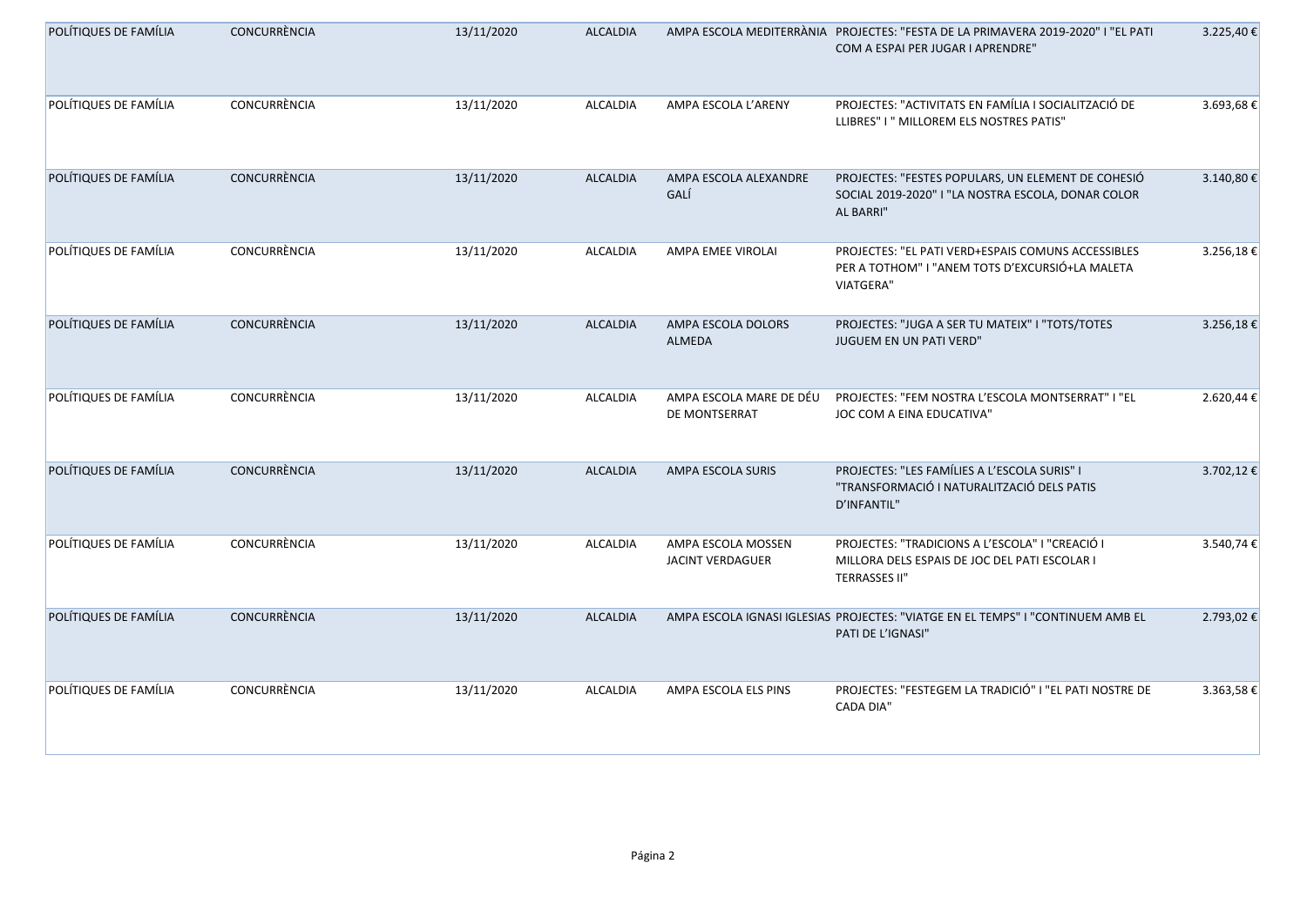| POLÍTIQUES DE FAMÍLIA | CONCURRÈNCIA        | 13/11/2020 | <b>ALCALDIA</b> |                                         | AMPA ESCOLA ANSELM CLAVÉ PROJECTES:"OLIMPÍADES I CLOENDA ANSELM CLAVÉ" I<br>"L'HORTET DE L'ANSELM"                                              | $3.447,48 \in$ |
|-----------------------|---------------------|------------|-----------------|-----------------------------------------|-------------------------------------------------------------------------------------------------------------------------------------------------|----------------|
| POLÍTIQUES DE FAMÍLIA | <b>CONCURRÈNCIA</b> | 13/11/2020 | ALCALDIA        |                                         | AMPA ESCOLA ANTONI GAUDÍ PROJECTE: "APRENDRE I ENTENDRE I SOCIALITZACIÓ DE<br>LLIBRES"                                                          | 2.353,22 €     |
| POLÍTIQUES DE FAMÍLIA | CONCURRÈNCIA        | 13/11/2020 | <b>ALCALDIA</b> | AMPA ESCOLA SANT MIQUEL                 | PROJECTES: "FESTA DE LA PRIMAVERA 2020" I "SANT<br>MIQUEL POSA'T GUAPA"                                                                         | 3.450,36€      |
| POLÍTIQUES DE FAMÍLIA | CONCURRÈNCIA        | 13/11/2020 | ALCALDIA        | AMPA INSTITUT ESTEVE<br><b>TERRADES</b> | PROJECTES:"MILLOREM ELS ESPAIS DE L'INSTITUT PER<br>PROMOURE LA PRÀCTICA D'ACTIVITAT FÍSICA I ELS HÀBITS<br>SALUDABLES" I "AULES NETES 5"       | 3.662,04€      |
| POLÍTIQUES DE FAMÍLIA | CONCURRÈNCIA        | 13/11/2020 | <b>ALCALDIA</b> | AMPA ESCOLA ABAT OLIBA                  | PROJECTES: "ESCOLA I FAMÍLIA TOTS A UNA" I "EDUCACIÓ I<br>DIVERSIÓ AL PATI"                                                                     | 3.807,60 €     |
| POLÍTIQUES DE FAMÍLIA | CONCURRÈNCIA        | 13/11/2020 | ALCALDIA        | AMPA ESCOLA TORRE LA<br><b>MIRANDA</b>  | PROJECTES: "FIESTAS POPULARES" I "TRANSFORMACIÓN DE<br><b>ESPACIOS EDUCATIVOS"</b>                                                              | 2.982,76€      |
| POLÍTIQUES DE FAMÍLIA | CONCURRÈNCIA        | 13/11/2020 | <b>ALCALDIA</b> | AMPA ESCOLA MARTINET                    | PROJECTES:"UNA ESCOLA PER GAUDIR-LA TOTS" I "QUE<br>DIVERTIT ÉS EL NOSTRE PATI!!"                                                               | 3.784,40 €     |
| POLÍTIQUES DE FAMÍLIA | CONCURRÈNCIA        | 13/11/2020 | <b>ALCALDIA</b> | AMPA INSTITUT MARIA<br>AURÈLIA CAPMANY  | PROJECTES:"FAMILIAS UNIDAS EN EL TIEMPO LIBRE DE<br>FORMA EDUCATIVA Y AMENA" I "DECORAR EL PATIO, UN<br>PROYECTO DE TODOS Y ENTRE TODOS"        | 3.807,60€      |
| POLÍTIQUES DE FAMÍLIA | <b>CONCURRÈNCIA</b> | 13/11/2020 | <b>ALCALDIA</b> | AMPA COL·LEGI SAMC                      | PROJECTES:"PROYECTANDO VALORES" I "SEMBRANDO<br><b>FUTURO"</b>                                                                                  | 3.563,94 €     |
| POLÍTIQUES DE FAMÍLIA | CONCURRÈNCIA        | 13/11/2020 | ALCALDIA        | I POL                                   | AMPA INSTITUT MIQUELMARTÍ PROJECTES: "CLOENDA 4T ESO, 2N BATXILLERAT EN<br>FAMILIA" I "MURAL, JUEGOS DE MESA PINTADOS EN EL<br>SUELO DEL PATIO" | 3.065,06 €     |